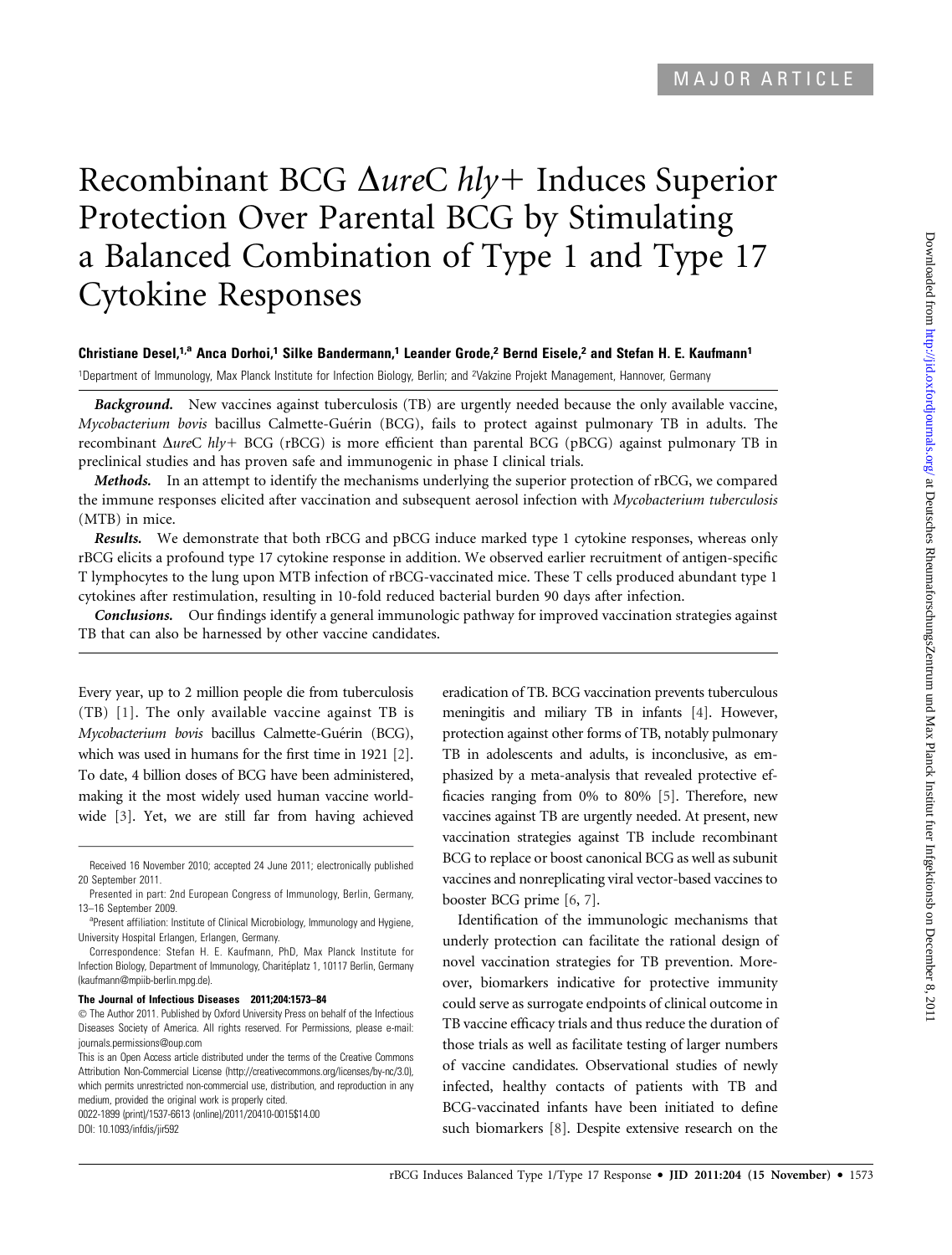immune response to TB, the fundamental elements of protective memory have yet to be elucidated. After BCG vaccination, antigen-specific memory CD4 T cells are difficult to detect because of the paucity of immunodominant antigens. Currently, the most widely used biomarkers are based on elevated frequencies of CD4 T cells producing interferon  $\gamma$  (IFN- $\gamma$ ). Increasing evidence questions the value of IFN- $\gamma$  as correlate of protection in TB [[9](#page-10-0), [10](#page-10-0)]. Undoubtedly IFN- $\gamma$  does play a crucial role in defense against Mycobacterium tuberculosis (MTB) infection [\[11](#page-10-0)], but determination of IFN- $\gamma$  levels alone can no longer be considered a reliable marker of protective immunity.

We constructed a recombinant  $\triangle$ ureC hly+ BCG (rBCG) strain that expresses membrane-perforating listeriolysin (hly) of Listeria monocytogenes and is devoid of urease C. This rBCG construct induces superior protection against aerogenic challenge with MTB compared with parental BCG (pBCG) [[12\]](#page-10-0). The rBCG construct has successfully proven to be safe and immunogenic in phase I clinical trials. In this study, we compared immune responses after vaccination with rBCG or pBCG in an attempt to identify biomarkers that correlate with protection in a mouse model of TB infection. Our data reveal that rBCG concomitantly induced a balanced combination of type 1 and type 17 cytokine responses, whereas pBCG-induced immunity comprised a type 1 response only. The results of further experiments emphasize the unique role of interleukin (IL) 17 in improved protection against TB and hence point to general mechanisms for consideration in future vaccine design against this major health threat.

## MATERIALS AND METHODS

#### Mice

Female BALB/c mice were kept under specific pathogen-free conditions. Experiments were conducted with the approval of the Landesamt für Gesundheit und Soziales (State Office of Health and Social Affairs, Berlin, Germany).

#### Bacteria

The MTB strains H37Rv, pBCG, and rBCG that were used have been described elsewhere [\[12\]](#page-10-0). Bacteria were grown in Middlebrook 7H9 agar supplemented with glycerol, 0.05% Tween 80, and albumin dextrose catalase. Midlogarithmic cultures were harvested and stored at -80°C. Stocks were titrated prior to use.

#### Vaccination and MTB Infection

The pBCG or rBCG  $(10^6 \text{ colony-forming units } [CFUs])$  were administered subcutaneously. Aerogenic infection was performed using a Glas-Col inhalation exposure system. Bacterial burdens were assessed by mechanical disruption of removed organs in phosphate-buffered saline (PBS) with 0.5% vol/vol Tween 80 and plating serial dilutions onto Middlebrook 7H11 agar plates supplemented with oleic acid-albumin-dextrose-catalase. Colonies were counted after 3 weeks.

## Cell Isolation, Stimulations, and Flow Cytometry

Cells were purified as described elsewhere [[13](#page-10-0)]. Cells were stimulated with 50 µg/mL purified protein derivative (PPD; SSI) for 20 hours for analysis by multiplex assay or for 6 hours in the presence of 25 µg/mL brefeldin A for intracellular cytokine staining. The following antibodies were used:  $CD4$ , IFN- $\gamma$ , IL-2, Ly6G/C, CD11b, γδ-T-cell receptor, and CD49b (eBioscience). CD8a, tumor necrosis factor a (TNF-a), CD16/CD32, F4/80, and CD11c were purified from hybridoma supernatants and fluorescently labeled. IL-17 was obtained from BD Biosciences. Cells were analyzed using a FACSCanto II or LSRII and FACSDiva software (BD Biosciences). Cytokines were measured using the Bio-Plex Mouse Th1/Th2, IL-17, and IL-6 bead-based immunoassays (Bio-Rad). IL-21 and IL-22 were measured by enzyme-linked immunosorbent assay (R&D systems).

#### Peritoneal Lavage

The pBCG or rBCG was freshly prepared from midlogarithmic cultures;  $10^6$  CFUs were administered intraperitoneally. Recruited cells were obtained from the peritoneal cavity by injection of 5 mL PBS and analyzed by flow cytometry. Cytokine and chemokine levels were determined using the Bio-Plex Mouse Cytokine 23-plex kit (Bio-Rad).

## RESULTS

## Type 1 and Type 17 Cytokine Responses After rBCG and pBCG Vaccination

In an attempt to elucidate the immune mechanisms relevant to TB vaccine efficacy, we compared immune responses to rBCG and pBCG in mice. Superior protective efficacy of rBCG had been originally determined after intravenous immunization [\[12](#page-10-0)]. Subcutaneous administration of rBCG induced comparable levels of protection and retained the superior efficacy of rBCG over pBCG [\(Figure 1\)](#page-2-0). We analyzed long-term memory responses 83 days after subcutaneous vaccination with rBCG or pBCG. Cells were restimulated with PPD, and supernatants were analyzed by multiplex assays for cytokines. Immunization with rBCG induced significantly higher cytokine production by cells isolated from the lung compared with pBCG [\(Figure 1](#page-2-0)). These cytokines included IFN- $\gamma$ , IL-2, IL-6, and granulocytemacrophage colony-stimulating factor (GM-CSF). In contrast, levels of the type 2 cytokines IL-4, IL-5, and IL-10 were not increased above background levels (data not shown). Intriguingly, approximately 3-fold higher IL-17 concentrations were produced by lung cells from rBCG-vaccinated mice. Note that only a few cells could be isolated from the lungs of uninfected mice. Consequently, overall cytokine concentrations in lungs were lower than those in spleens, where 10-fold higher cell densities could be used for stimulation ([Figure 1](#page-2-0)). In spleens, both vaccines elicited equally strong type 1 responses as reflected by comparable concentrations of IL-2, IL-6, IFN- $\gamma$ , and GM-CSF.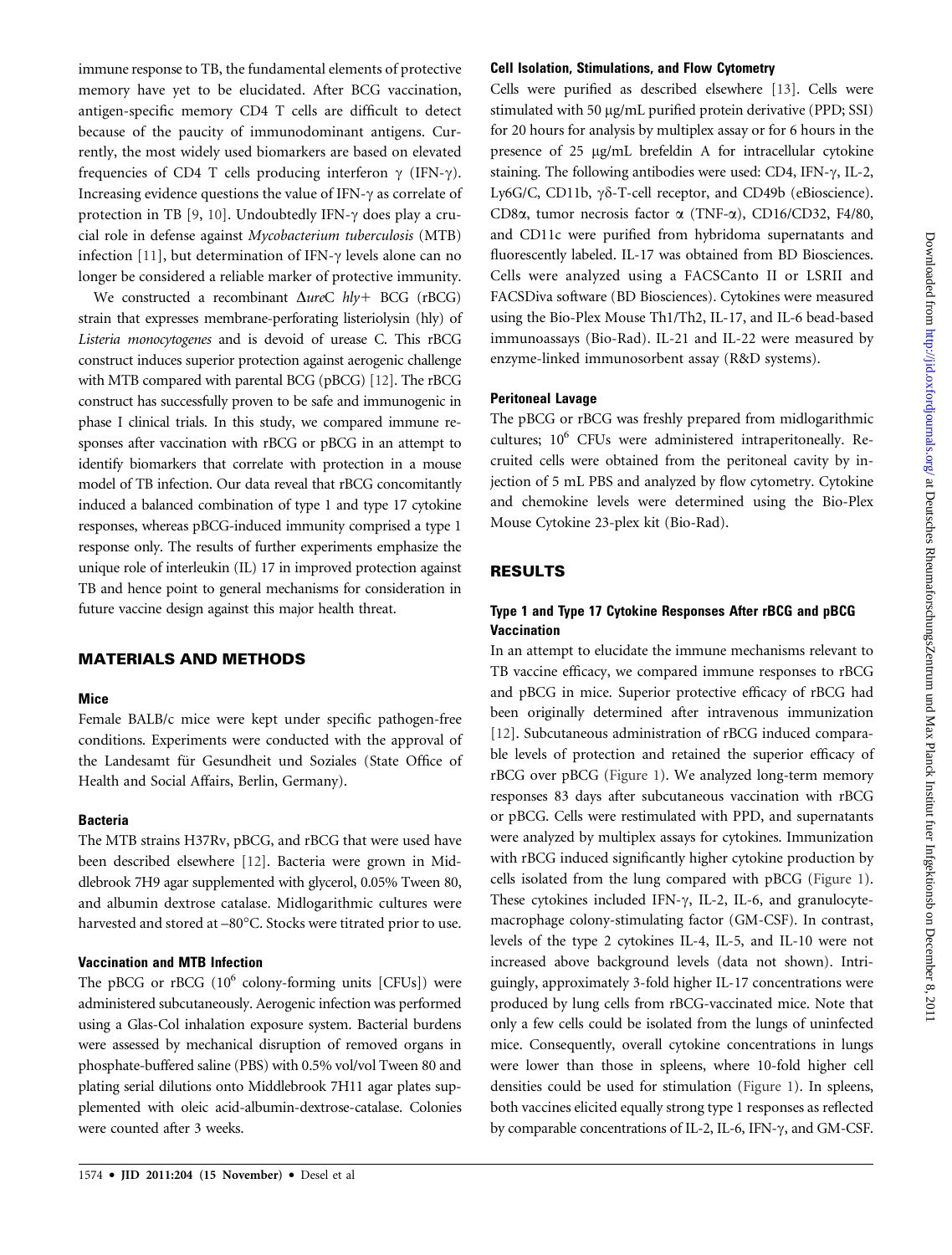<span id="page-2-0"></span>

Figure 1. Superior protection and cytokine induction by recombinant  $\Delta$ *ureC hly*+ bacillus Calmette-Guérin (rBCG) over parental bacillus Calmette-Guérin (pBCG) vaccination. A, Protection by subcutaneous immunization against infection with Mycobacterium tuberculosis (MTB). Mice were vaccinated 90 days before aerosol infection with 200–400 colony-forming units (CFUs) of MTB, and the bacterial burden was determined 90 days after infection. The cardiac lung lobe was homogenized; the remaining material was used for in vitro restimulation assays. Statistical significance was determined by the Mann-Whitney test with 2-tailed P values. \* $P < .05$ ; \*\* $P < .01$ . Data are representative of 3 experiments with similar results. B, C, Responses in lungs and spleens, respectively, 83 days after subcutaneous vaccination with rBCG or pBCG. A total of 2.5  $\times$  10<sup>5</sup> cells (lung) or 2  $\times$  10<sup>6</sup> cells (spleen) were restimulated with purified protein derivative for 20 hours, and the supernatants were analyzed by multiplex assays. Cytokine concentrations are depicted as means ( $\pm$  SEM) of 4 independent experiments with 3 replicates each. Background cytokine production levels from medium controls were subtracted. Analysis of variance and the Bonferroni multiple comparison test were applied for statistical analysis. \* $P < .05$ ; \*\* $P < .01$ . Abbreviations: GM-CSF, granulocyte-macrophage colony-stimulating factor; IFN- $\gamma$ , interferon  $\gamma$ ; IL-2, interleukin 2; IL-6, interleukin 6; IL-17, interleukin 17; NIL, none; TNF- $\alpha$ , tumor necrosis factor  $\alpha$ .

Yet, spleen cells from rBCG-vaccinated mice produced significantly more IL-17 upon restimulation with PPD compared with pBCG-vaccinated animals. Thus, immunization with rBCG, but not pBCG, induced concomitant and strong type 1 and type 17 cytokine responses in lungs and spleens, which were sustained for prolonged periods.

## Enhanced Early Response of MTB-Specific T Cells Upon Infection With Virulent MTB in rBCG-Vaccinated Mice

T-helper (Th) 17 cells have been linked to improved immune surveillance [\[14\]](#page-10-0). We compared antigen-specific T-cell responses

in vaccinated animals upon aerosol infection with virulent MTB, 7 days after infection. Marked production of IFN- $\gamma$ , IL-17, IL-2, and GM-CSF by lung cells from rBCG-vaccinated mice was detected 20 hours after restimulation with PPD [\(Figure 2](#page-3-0)). In contrast, these cytokines were barely secreted by cells from pBCG-vaccinated mice. In nonvaccinated animals infected with MTB, cytokine production levels were below the detection limit, in agreement with previous reports that MTBspecific T cells do not appear before 3 weeks after MTB infection [\[14](#page-10-0)]. Type 2 cytokines IL-4, IL-5, and IL-10 were not detected, and levels of TNF-a, IL-12p70, and IL-6 were only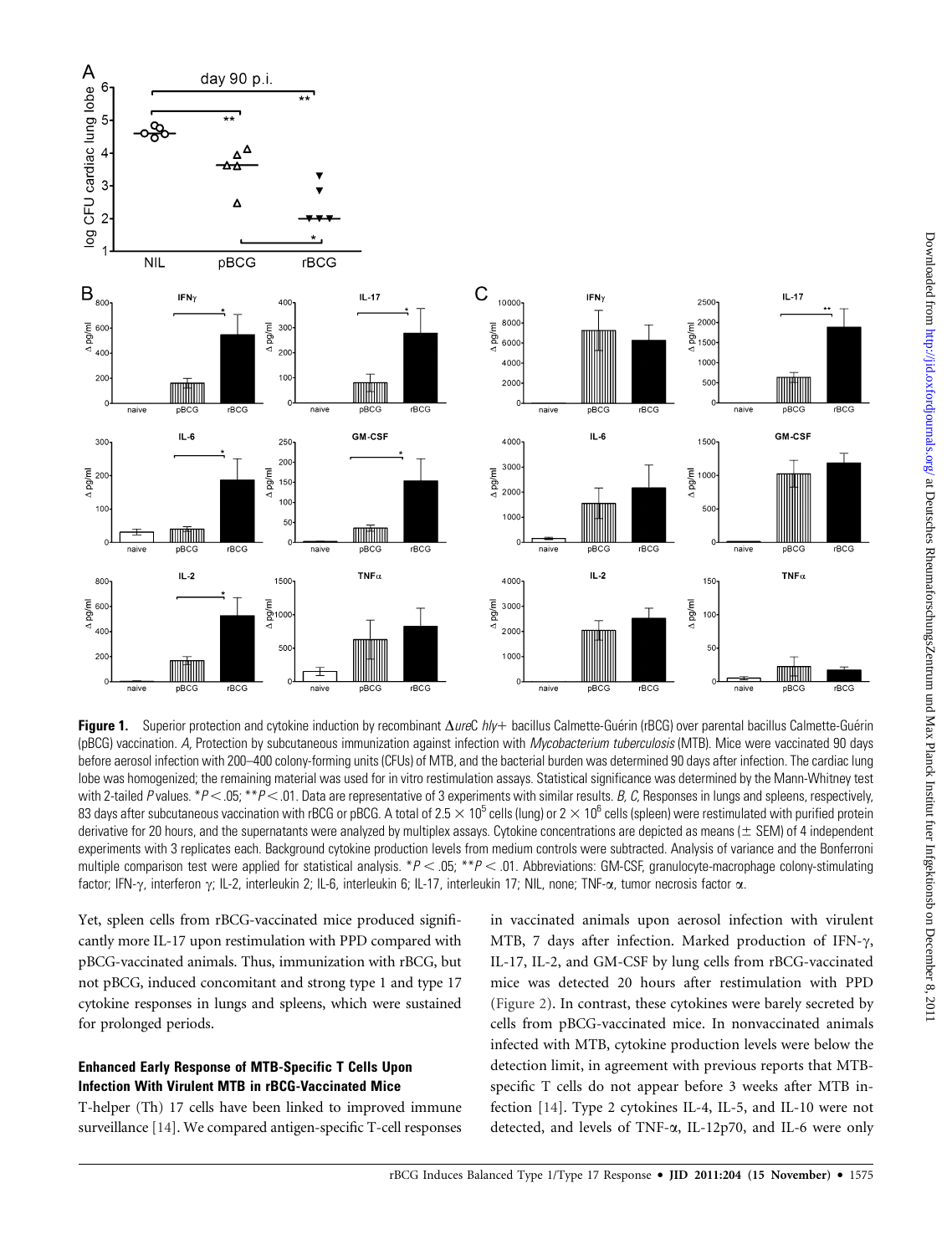<span id="page-3-0"></span>

Figure 2. Vaccination with recombinant  $\Delta$ *ureC hly*+ bacillus Calmette-Guérin (rBCG) confers enhanced early responses of antigen-specific T cells in the lung upon aerosol infection with Mycobacterium tuberculosis (MTB). A, Cytokine secretion by lung cells 7 days after aerosol infection with 200-400 colony-forming units of MTB. A total of  $2 \times 10^5$  cells were stimulated with purified protein derivative (PPD) for 20 hours, and the supernatants were analyzed by multiplex assay. Cytokine concentrations are depicted as means  $(\pm$  SEM) of 2 independent experiments with 3 replicates each. Background cytokine production levels from medium controls were subtracted. B, Analysis of cells restimulated with PPD for 6 hours in the presence of brefeldin A by multicolor flow cytometry. Frequencies of responding CD4 T cells are depicted as means  $( \pm \text{ SEM})$  of 3 independent experiments with 3 replicates each. Analysis of variance and the Bonferroni multiple comparison test were applied for statistical analysis. \* $P < .05$ ; \*\* $P < .01$ ; \*\*\* $P < .001$ . Abbreviations: GM-CSF, granulocytemacrophage colony-stimulating factor; IFN- $\gamma$ , interferon  $\gamma$ ; IL-2, interleukin 2; IL-17, interleukin 17; NIL, none; pBCG, parental BCG; TNF- $\alpha$ , tumor necrosis factor  $\alpha$ .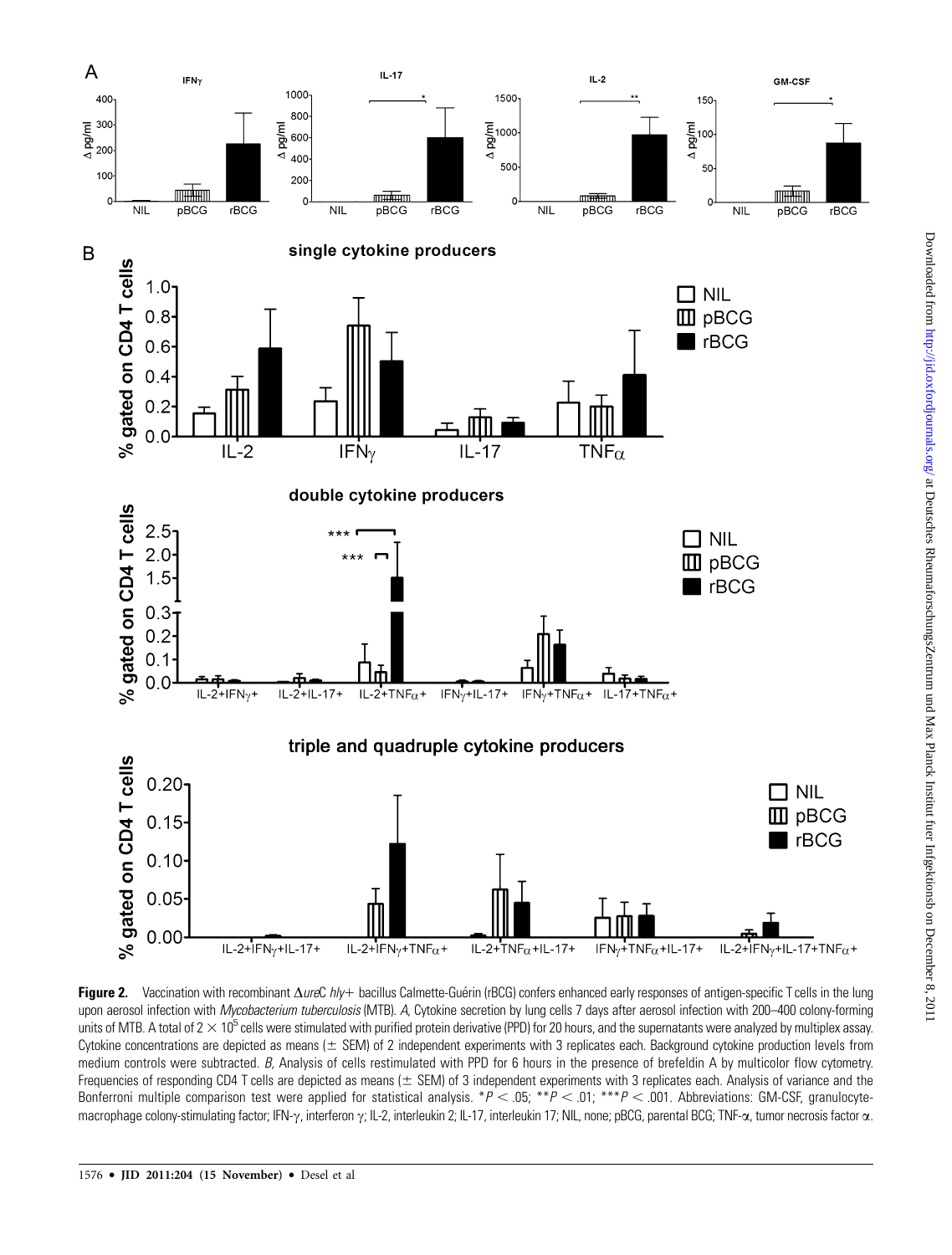<span id="page-4-0"></span>

**Figure 3.** Vaccination with recombinant  $\Delta u$ reC hly+ bacillus Calmette-Guérin (rBCG) increases purified protein derivative (PPD)–specific responses in the spleen upon aerosol infection with Mycobacterium tuberculosis (MTB). A, Cytokine secretion by spleen cells 7 days after aerosol infection with 200-400 colonyforming units of MTB. A total of  $2 \times 10^6$  cells were restimulated with PPD for 20 hours, and the supernatants were analyzed by multiplex assays. Cytokine concentrations are depicted as means  $(\pm$  SEM) of 4 independent experiments with 3 replicates each. Background cytokine production levels from medium controls were subtracted. B, Analysis of cells restimulated with PPD for 6 hours in the presence of brefeldin A by multicolor flow cytometry. Frequencies of responding CD4 T cells are depicted as means  $(±$  SEM) of 3 independent experiments with 3 replicates each. Analysis of variance and the Bonferroni multiple comparison test were applied for statistical analysis. \* $P < .05$ ; \*\* $P < .01$ ; \*\*\* $P < .001$ . Abbreviations: GM-CSF, granulocyte-macrophage colony-stimulating factor; IFN- $\gamma$ , interferon  $\gamma$ ; IL-2, interleukin 2; IL-17, interleukin 17; NIL, none; pBCG, parental BCG; TNF- $\alpha$ , tumor necrosis factor  $\alpha$ .

barely above background levels at this early time point after MTB challenge (data not shown).

We determined cytokine production levels by lung T cells by flow cytometry 7 days after MTB infection [\(Figure 2](#page-3-0)). Cells

were stimulated with PPD for 6 hours, followed by intracellular cytokine staining for IL-2, IL-17, IFN- $\gamma$ , and TNF- $\alpha$ . In nonvaccinated control mice, a small proportion of CD4 T cells produced IL-2, TNF- $\alpha$ , or IFN- $\gamma$ . In vaccinated mice, CD4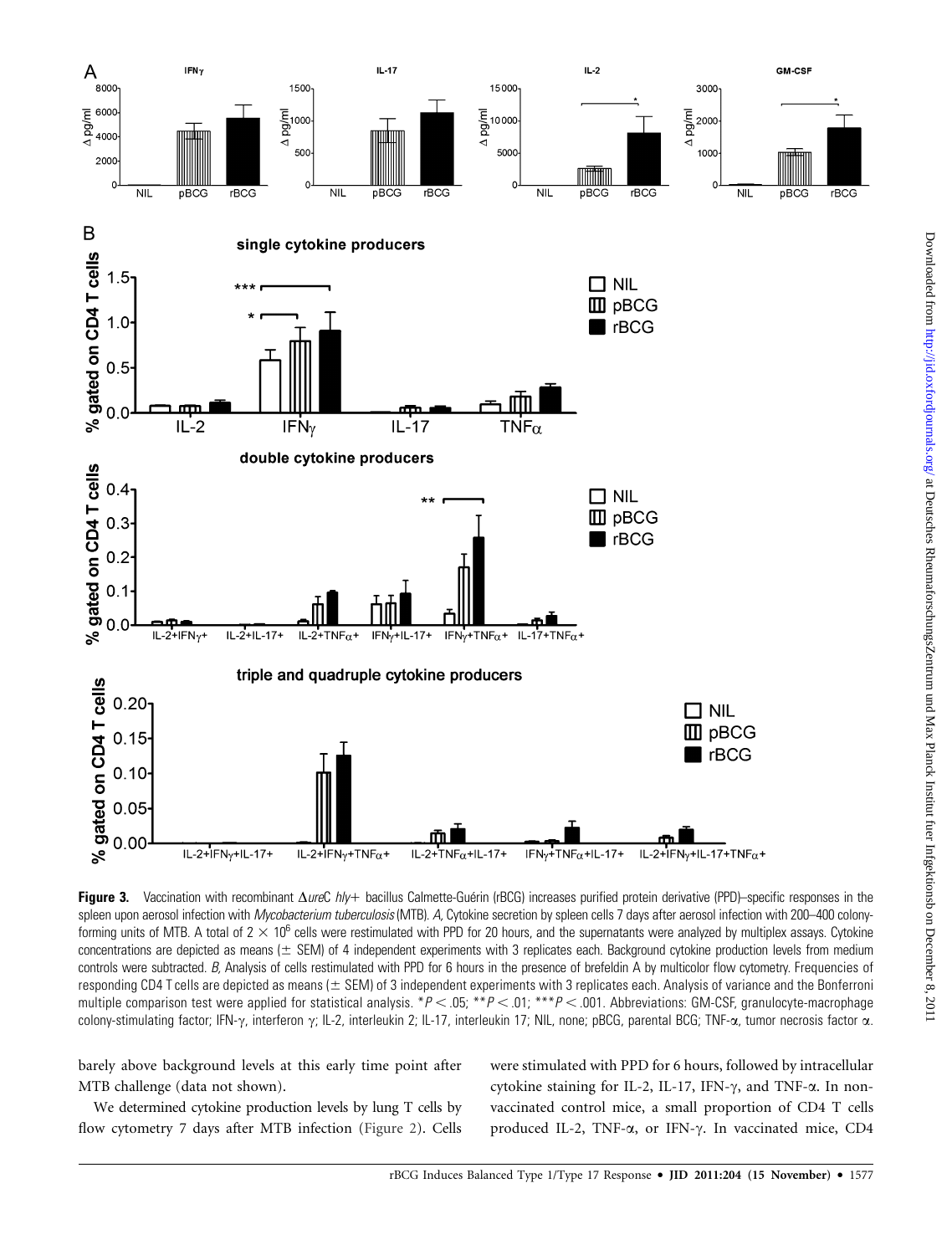<span id="page-5-0"></span>

Figure 4. Immune responses in the lung during persistent Mycobacterium tuberculosis (MTB) infection in mice vaccinated with recombinant  $\Delta$ ureC hly+ bacillus Calmette-Guérin (rBCG). A, Cytokine secretion by lung cells 90 days after aerosol infection with 200-400 colony-forming units of MTB. Cells were restimulated with purified protein derivative (PPD) for 20 hours, and the supernatants were analyzed by multiplex assays. Cytokine concentrations are depicted as means ( $\pm$  SEM) of 2 independent experiments with 3 replicates each. Background cytokine production levels from medium controls were subtracted. B, Analysis of cells restimulated with PPD for 6 hours in the presence of brefeldin A by multicolor flow cytometry. Frequencies of responding CD4 T cells are depicted as means ( $\pm$  SEM) of 2 independent experiments with 3 replicates each. Analysis of variance and the Bonferroni multiple comparison test were applied for statistical analysis. \* $P < .05$ ; \*\* $P < .01$ . Abbreviations: GM-CSF, granulocyte-macrophage colony-stimulating factor; IFN-γ, interferon γ; IL-2, interleukin 2; IL-6, interleukin 6; IL-17, interleukin 17; NIL, none; pBCG, parental BCG; TNF-α, tumor necrosis factor α.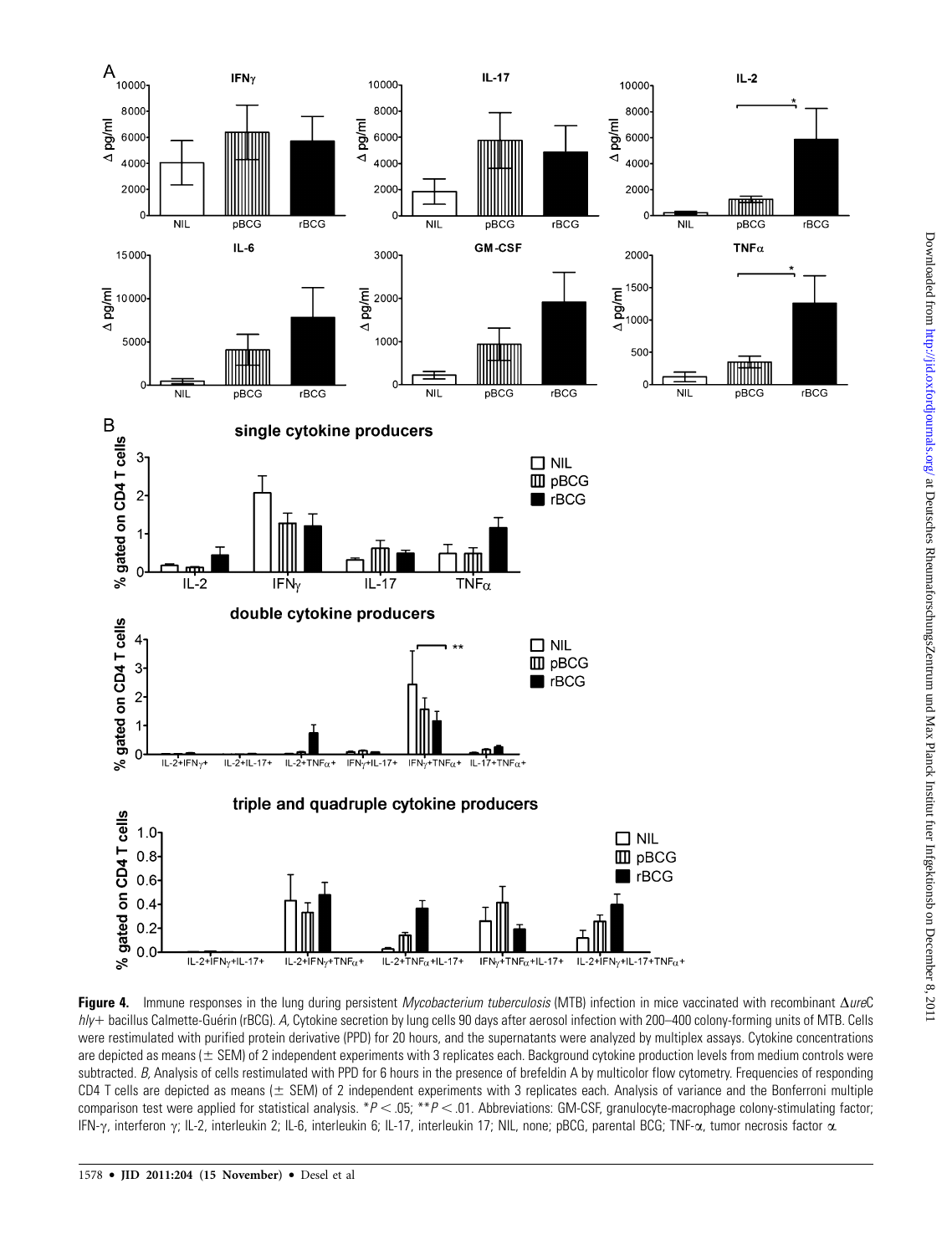<span id="page-6-0"></span>

Figure 5. Vaccination with recombinant  $\Delta u$ reC  $h/v$  bacillus Calmette-Guérin (rBCG) induces production of interleukin (IL) 22 but not IL-21. A, B, IL-21 and IL-22 secretion, respectively, by cells from spleens ( $2 \times 10^6$  cells) or lungs ( $2 \times 10^5$  cells) of mice 83 days after vaccination and subsequent aerosol infection with 200–400 colony-forming units of Mycobacterium tuberculosis. IL-21 concentrations were measured from 3 samples per group; means (6 SEM) are depicted. For IL-22, samples from 1 group were pooled. Data are representative of 2 (day 83 after vaccination) and 5 (day 7 after infection) similar experiments. Cells were restimulated with purified protein derivative (PPD) for 20 hours, and the supernatants were analyzed by enzyme-linked immunosorbent assay. Abbreviations: NIL, none; pBCG, parental BCG; RPMI, Roswell Park Memorial Institute medium.

T cells secreted IL-2, IFN- $\gamma$ , TNF- $\alpha$ , and IL-17. Frequencies of single-cytokine-producing cells were highest, albeit not significant, in the rBCG group. In vaccinated animals, we detected multifunctional T cells, which are implicated in protective immunity [\[15\]](#page-10-0). Multiple-cytokine–producing T cells were predominantly IL-2<sup>+</sup>TNF- $\alpha$ <sup>+</sup> double producers, and levels were significantly increased upon rBCG vaccination. Triple-producer cells were almost exclusively IL-2<sup>+</sup>IFN- $\gamma$ <sup>+</sup>TNF- $\alpha$ <sup>+</sup>, and levels were slightly increased in rBCG-vaccinated mice compared with those in pBCG-vaccinated mice. In addition, IL-2<sup>+</sup>TNF- $\alpha$ <sup>+</sup>IFN- $\gamma$ <sup>+</sup>IL-17<sup>+</sup> quadruple-positive cells exclusively appeared in the rBCG group, albeit at very low frequencies.

Splenic T cells produced similar cytokine patterns to those of pulmonary T cells [\(Figure 3](#page-4-0)). IL-2 and GM-CSF production

was significantly higher in rBCG-vaccinated animals than in pBCG-vaccinated animals and below the detection level in nonvaccinated controls, even though a small percentage of CD4 T cells produced IFN- $\gamma$  in nonvaccinated controls. In sum, vaccination with either pBCG or rBCG induced CD4 T cells secreting IFN- $\gamma$  and TNF- $\alpha$  with higher frequencies of single and multiple producers in rBCG-vaccinated mice compared with pBCG-vaccinated mice. This is consistent with the finding that IL-17 accelerates recruitment of IFN- $\gamma$ –producing cells to the site of infection [[14\]](#page-10-0). Different levels of cytokine production and frequencies of producer cells were not due to different bacterial burdens, as confirmed by comparable numbers of CFUs in lungs and spleens (data not shown). Total numbers of T-regulatory cells increased upon infection to a comparable degree in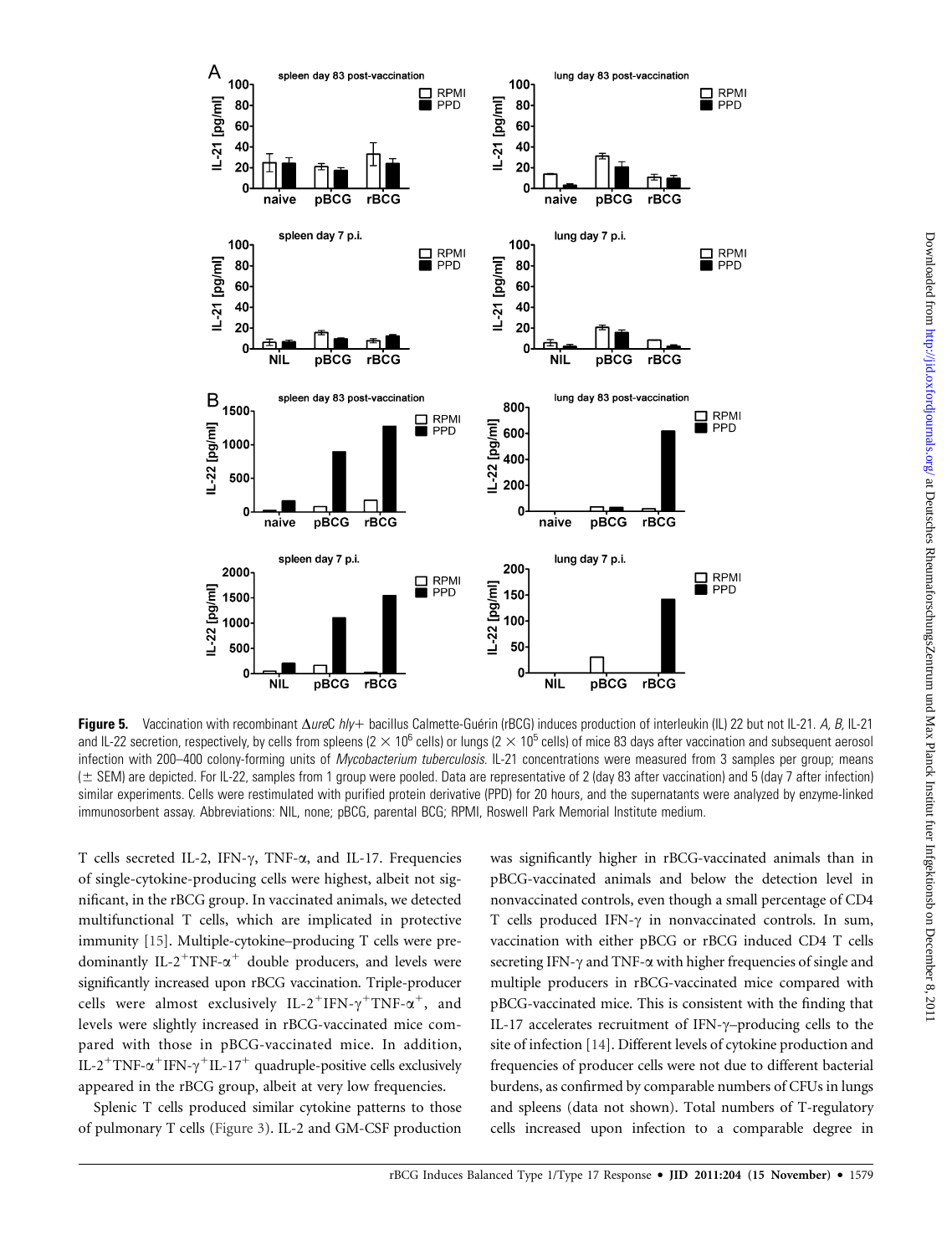<span id="page-7-0"></span>

Figure 6. Recombinant  $\Delta$ ureC hly+ bacillus Calmette-Guérin (rBCG) causes increased recruitment of  $\gamma\delta$  T cells and natural killer (NK) cells without significantly altering antigen-presenting cell (APC) populations. A, Analysis of cell populations in peritoneal lavage fluid by flow cytometry. Cells were recruited to the peritoneal cavity upon intraperitoneal administration of 10<sup>6</sup> colony-forming units of rBCG or parental BCG (pBCG). APCs were harvested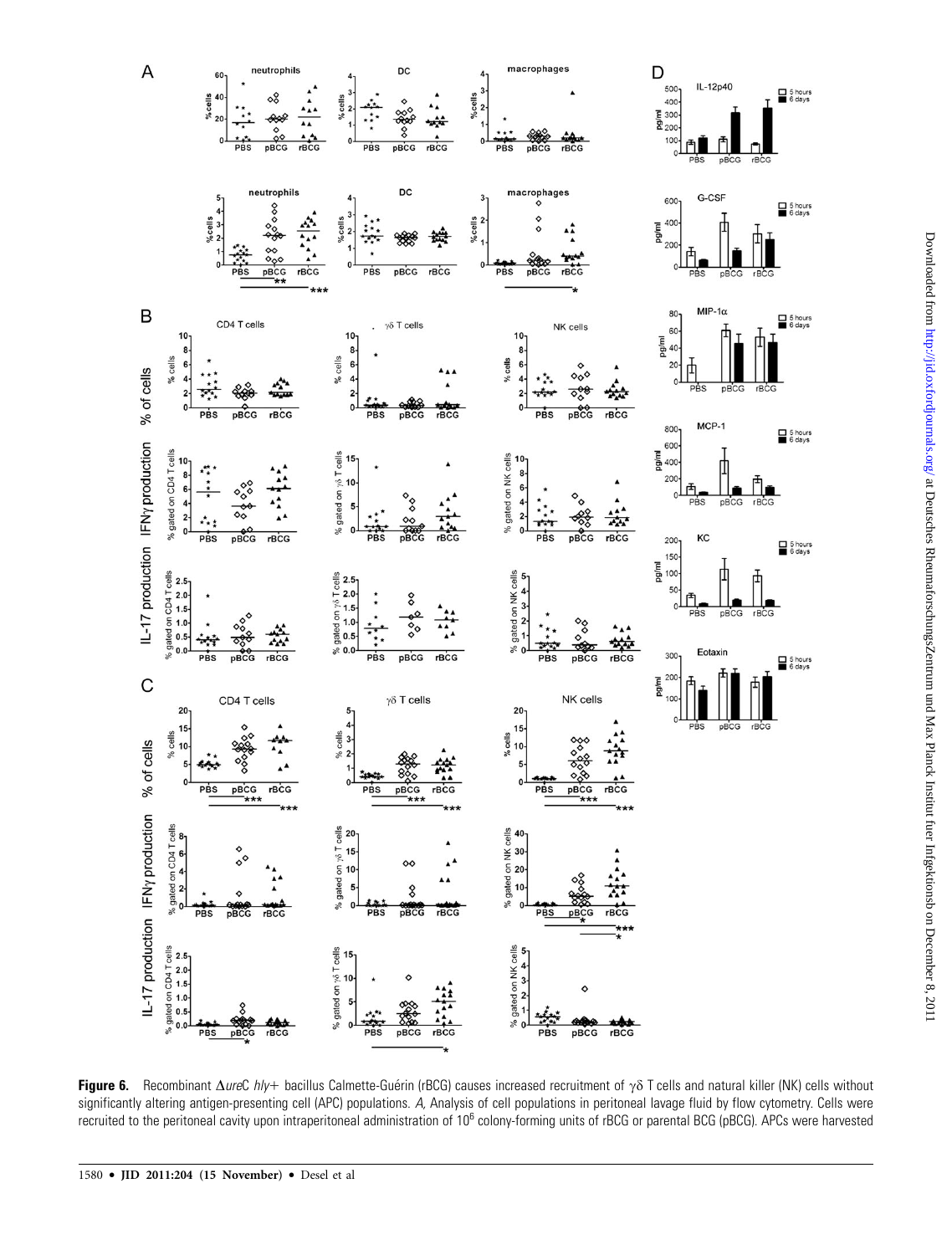vaccinated groups (data not shown). At 7 days after infection, CD4 T cells were the main cytokine producers; cytokine-producing CD8 T cells were detected with lower frequencies in lungs and spleens albeit with similar patterns (data not shown).

## Vaccination With rBCG Confers Potent Immune Responses During Persistent Infection

We analyzed MTB-specific immune responses 90 days after infection, when lung bacterial burdens were approximately 10-fold lower in rBCG-immunized animals than in the pBCG group and 100-fold lower than in nonvaccinated controls. Cells from lungs of vaccinated mice and untreated controls were restimulated with PPD for 20 hours, and cytokine concentrations were measured by multiplex assays ([Figure 4](#page-5-0)). Cytokines detected upon restimulation were predominantly of type 1. However, we could not detect differences in IFN- $\gamma$  or IL-17 levels between the 2 vaccinated groups during persistent infection. In contrast, amounts of IL-2, IL-6, GM-CSF, and TNF- $\alpha$  were higher in rBCG-vaccinated mice. In all groups, IL-4 and IL-5 levels were below the detection limit (data not shown). In addition, analysis of lung cells by multicolor flow cytometry revealed predominantly cytokine-producing CD4 T cells during persistent infection [\(Figure 4\)](#page-5-0). CD4 T cells secreting only IFN- $\gamma$  were detected in all groups with similar frequencies. Upon vaccination, CD4 T cells producing IL-2, IFN- $\gamma$ , TNF- $\alpha$ , or IL-17 in different combinations could also be detected. Intriguingly, frequencies of responding CD4 T cells did not differ significantly between rBCG- and pBCG-vaccinated mice despite higher concentrations of IL-2 and TNF- $\alpha$  in supernatants. We assume that both vaccines increased frequencies of antigen-specific CD4 T cells in the lung during persistent MTB infection, with rBCGinduced T cells becoming more potent cytokine producers. CD8 T cells almost exclusively secreted IFN- $\gamma$  with comparable frequencies in all groups, and multifunctional CD8 T-cell counts were barely above the background (data not shown).

#### Vaccination Causes IL-22 but Not IL-21 Production

Th17 cells can produce additional effector cytokines such as IL-21 [\[16](#page-10-0)] and IL-22 [\[17](#page-10-0)]. IL-22–producing cells have been identified in patients with TB, but these cells seem to be distinct from IL-17–producing cells [\[18\]](#page-10-0). We did not detect IL-21 after PPD stimulation of cells from vaccinated and subsequently MTB-infected mice [\(Figure 5](#page-6-0)). IL-22 was produced at elevated concentrations by PPD-stimulated splenocytes [\(Figure 5\)](#page-6-0) in immunized mice, but concentrations did not further increase early after infection with MTB. IL-22 production by lung cells was only observed in the rBCG-vaccinated group and decreased after aerosol MTB infection.

## rBCG Causes Increased Recruitment of  $\gamma\delta$  T Cells and Natural Killer Cells Without Significantly Altering Antigen-Presenting Cell Populations

We wanted to better understand the mechanisms underlying IL-17 induction after immunization with rBCG. To this end, rBCG and pBCG were administered intraperitoneally, and immigrant cells were isolated from the peritoneal cavity 5 hours or 6 days after administration and analyzed by flow cytometry. Neutrophils (defined as  $\text{Gr1}^{\text{high}}$ ,  $\text{CD11b}^{\text{high}}$ ,  $\text{MHCII}^-$ , and  $CD11c^-$ ) rapidly entered the peritoneal cavity and remained at elevated counts on day 6 after infection in the pBCG and rBCG groups to the same extent. Frequencies of peritoneal macrophages (defined as CD11b<sup>high</sup>, F4/80<sup>high</sup>, Gr1<sup>-</sup>, MHCII<sup>high</sup>, and CD11c<sup>-</sup>) and dendritic cells (defined as CD11c<sup>+</sup>, CD11b<sup>lo</sup>, and  $Gr1^-$ ) remained unchanged. In sum, no significant differences in antigen-presenting cell (APC) recruitment were detectable between the rBCG and pBCG groups [\(Figure 6\)](#page-7-0).

Peritoneal cells harvested 5 hours after vaccination were subjected to polyclonal stimulation [\(Figure 6\)](#page-7-0) with aCD3/ aCD28 antibodies. Frequencies of CD4 T cells and natural killer (NK) cells were comparable between all groups, as were levels of IFN- $\gamma$  and IL-17 production. Six days after administration, these cells increased numerically and reached the highest frequencies in the rBCG group [\(Figure 6\)](#page-7-0). PPD was used for restimulation of cells on day 6. CD4 T cells did not produce appreciable amounts of IFN- $\gamma$  or IL-17, whereas a substantial proportion of NK cells produced IFN- $\gamma$  after rBCG administration. The  $\gamma\delta$  T cells have been identified as a major source of early IL-17 in TB [\[19](#page-10-0)]. Increased, albeit not significant, proportions of  $\gamma\delta$  T cells producing IFN- $\gamma$  were identified 5 hours after administration of rBCG. This cell population further increased numerically, and markedly higher frequencies of  $\gamma \delta$  T cells producing IL-17 were detected in the rBCG group 6 days after vaccination. CD8 T cells were not detected in the peritoneal cavity in any of the groups. In addition, we analyzed cytokines and chemokines in the

Figure 6 continued. from the peritoneum 5 hours (upper panel) and 6 days (lower panel) after intraperitoneal administration of rBCG or pBCG. B, Intracellular cytokine staining (ICS) of T-cell populations 5 hours after injection. Cells were stimulated with  $\alpha$ CD3/ $\alpha$ CD28 antibodies for 18 hours in the presence of brefeldin A. C, ICS of T-cell populations 6 days after administration. Cells were restimulated with purified protein derivative for 18 hours in the presence of brefeldin A. Data are presented as a summary of 3 independent experiments with 5 mice per group. Horizontal lines indicate the median values. Analysis of variance and the Bonferroni multiple comparison test were applied for statistical analysis.  $*P < .05; **P < .01$ . D, Cytokines and chemokines detected in peritoneal lavage fluid analyzed by multiplex assay, depicted as mean concentrations ( $\pm$  SEM); summary of 3 independent experiments with 5 mice per group. Abbreviations: DC, dendritic cells; G-CSF, granulocyte colony-stimulating factor; IFN- $\gamma$ , interferon  $\gamma$ ; IL-12p40, interleukin 12p40; IL-17, interleukin 17; KC, keratinocyte chemoattractant; MCP-1, monocyte chemoattractant protein-1; MIP-1 $\alpha$ , macrophage inflammatory protein-1 $\alpha$ ; PBS, phosphate-buffered saline.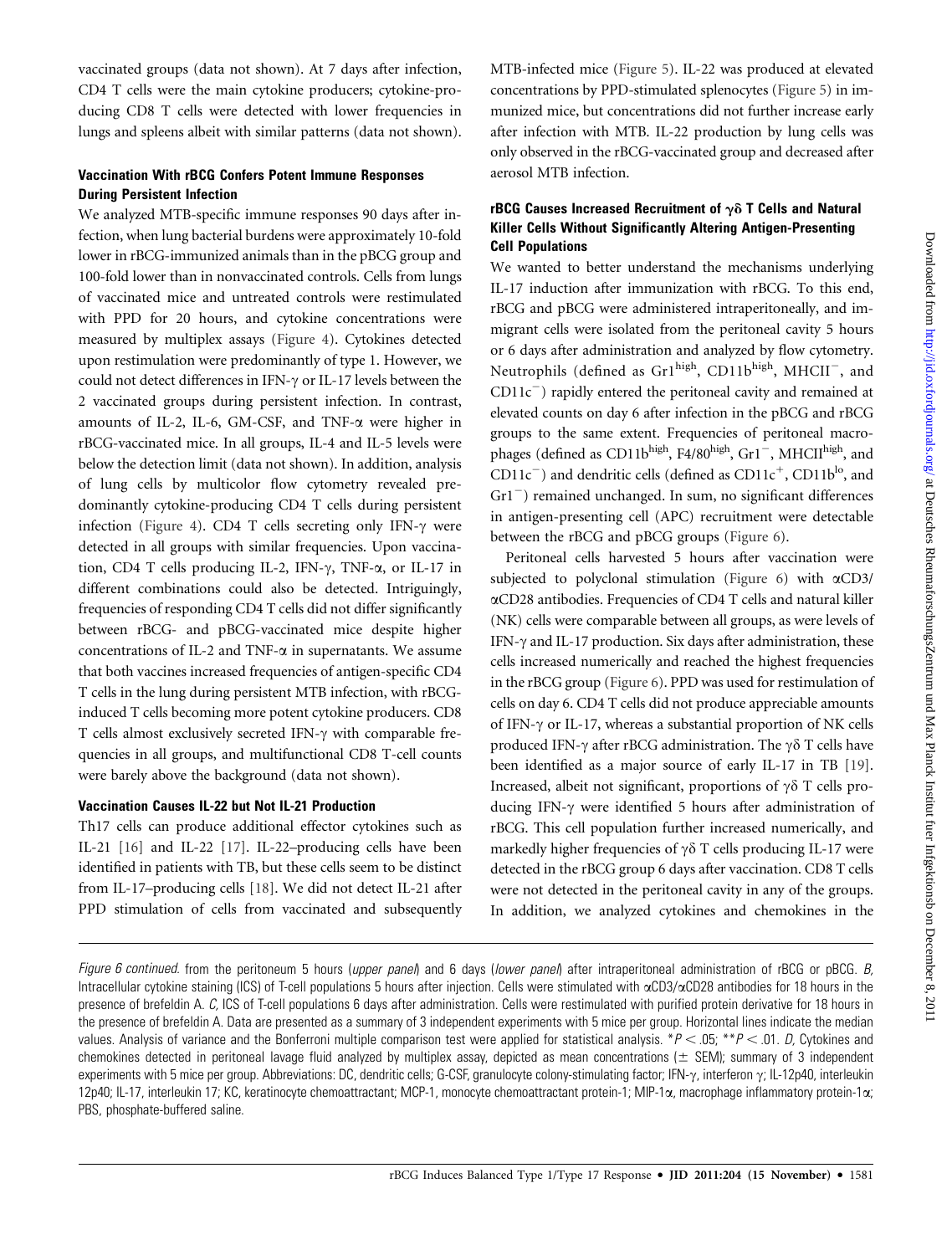peritoneal cavity by multiplex assay of peritoneal lavage fluid [\(Figure 6\)](#page-7-0). Levels of monocyte chemoattractant protein (MCP)-1, macrophage inflammatory protein (MIP)-1a, granulocyte colony-stimulating factor (G-CSF), and keratinocyte chemoattractant (KC) were rapidly increased upon injection; levels of eotaxin remained unchanged and IL-12p40 was detected in higher concentrations after 6 days. However, we could not detect any significant differences in these measures between the pBCG and rBCG groups. Levels of IL-1 $\beta$ , IL-6, IL-9, IL-13, MIP-1 $\beta$ , and regulated upon activation, normal T-cell expressed and secreted could also be measured in comparable concentrations, whereas IL-12p70, IFN- $\gamma$ , IL-1 $\alpha$ , IL-2, IL-3, IL-4, IL-5, IL-10, IL-17, GM-CSF, and TNF-a concentrations were below the detection limit (data not shown). Thus, rBCG and pBCG induced recruitment of APCs as well as chemokine and cytokine production at the site of administration to a similar extent. Intriguingly, proportions of  $\gamma\delta$  T cells secreting IL-17 and NK cells producing IFN- $\gamma$  were most abundant after rBCG administration.

## **DISCUSSION**

The identification of biomarkers is crucial for rational design of novel TB vaccines. These markers could also form the basis for definition of surrogate markers to predict endpoints of clinical outcome in TB vaccine efficacy trials and thus provide guidelines for improvement of current vaccine candidates. The importance of key cytokines that activate macrophage antimycobacterial capacities including IFN- $\gamma$  [\[20](#page-11-0)] and TNF- $\alpha$ [\[21](#page-11-0)], and the necessity for IL-2 in the expansion of memory cells [\[22](#page-11-0)], are well established and thus commonly used to monitor TB vaccine trials.

In an attempt to better understand immune mechanisms underlying the superior protection of rBCG over pBCG and to harness our knowledge for identification of biomarkers of vaccine efficacy, we compared long-term memory immune responses elicited by rBCG and its parental strain, pBCG. Responses differed in both quantitative and qualitative terms. We detected an increased abundance of type 1 cytokines as well as IL-17 in the lung following vaccination with rBCG. Analysis of vaccine-induced immune responses in the lungs is obviously not feasible in the context of clinical trials. Therefore, we also analyzed systemic long-term memory responses. Intriguingly, comparable concentrations of type 1 promoting cytokines were detected in both pBCG and rBCG groups. In contrast, IL-17 production by splenocytes was significantly elevated upon rBCG vaccination. Thus, we conclude that the systemic release of IL-17, rather than of IFN- $\gamma$  or IL-2, qualified as a potential marker of superior protection induced by rBCG.

Th17 cells contribute to antimicrobial defense by attracting and activating neutrophils [\[23](#page-11-0)], which are among the first cells recruited in response to IL-17. It has been shown that IL-17 is

dispensable during primary MTB infection [[24,](#page-11-0) [25](#page-11-0)] but gains importance in memory responses [\[14](#page-10-0)]. In addition, recent reports on the expression of CCR6 on human Th17 cells [[26,](#page-11-0) [27\]](#page-11-0) point to a positive feedback loop, because CCR6 is the receptor for CCL20 produced by neutrophils [[28\]](#page-11-0) and CCL20-CCR6 has been implicated in immunopathogenesis of TB [\[29](#page-11-0)]. Thus, type 17 cytokines could promote enhanced recruitment of antigenspecific memory T cells to the sites of bacterial residence. Analysis of vaccine-induced immune responses 7 days after infection with MTB revealed that vaccination with rBCG indeed led to an enhanced early response of effector cells at the sites of bacterial replication. We observed increased frequencies of antigen-specific CD4 T cells and elevated production of IL-2, IL-17, IFN- $\gamma$ , and GM-CSF by lung and spleen cells. Multifunctional CD4 T cells coproducing IL-2, IFN- $\gamma$ , and TNF- $\alpha$ were first implicated in successful vaccination strategies against Leishmania major [\[15](#page-10-0)] and later also against MTB [\[30](#page-11-0)]. Recently, these polyfunctional CD4 T cells were also detected in TB vaccine trials [\[31](#page-11-0), [32](#page-11-0)]. We detected polyfunctional CD4 T cells upon rBCG and pBCG vaccination and subsequent infection; however, the composition of cytokines (IL-2, IL-17, IFN- $\gamma$ , and TNF-a) in double and triple producers varied considerably between experiments as well as between individual animals. If multifunctional cells were a true correlate of protection, then their overall frequencies, which were higher in the rBCG group, rather than their composition, seem relevant.

Th17 cells are considered to be instrumental in inflammatory and autoimmune diseases such as collagen-induced arthritis [[33](#page-11-0)], experimental autoimmune encephalomyelitis (EAE) [[33,](#page-11-0) [34](#page-11-0)], and allergic airway hypersensitivity [[33,](#page-11-0) [35\]](#page-11-0). This pathogenic role is usually associated with development of a profound IL-21–mediated inflammatory response. We never detected IL-21 after vaccination and subsequent MTB infection above background levels (data not shown). A recent report described a pathological role for IL-17 after repeated BCG vaccination and MTB exposure [[36\]](#page-11-0). In contrast, the single administration of rBCG described here elicited a balanced type 1/type 17 cytokine response, and increased IL-17 abundance was only detected prior to and early after MTB infection. During persistent infection, IFN- $\gamma$  and IL-17 production was comparable between the pBCG and rBCG groups. In addition, we never observed signs of autoimmunity or excessive inflammation upon vaccination with rBCG for up to 200 days after MTB infection.

In an attempt to compare data from mouse experiments with data from human studies, we analyzed cytokine profiles of frozen peripheral blood mononuclear cells from a phase I clinical trial with rBCG and pBCG. In a limited number of samples (3 samples from pBCG-vaccinated donors and 7 samples from rBCG-vaccinated donors), we detected IL-17 production after rBCG vaccination but not after pBCG vaccination (data not shown). Th17 cells have been detected in peripheral blood samples from MTB-infected humans [\[18\]](#page-10-0). Recently, IL-17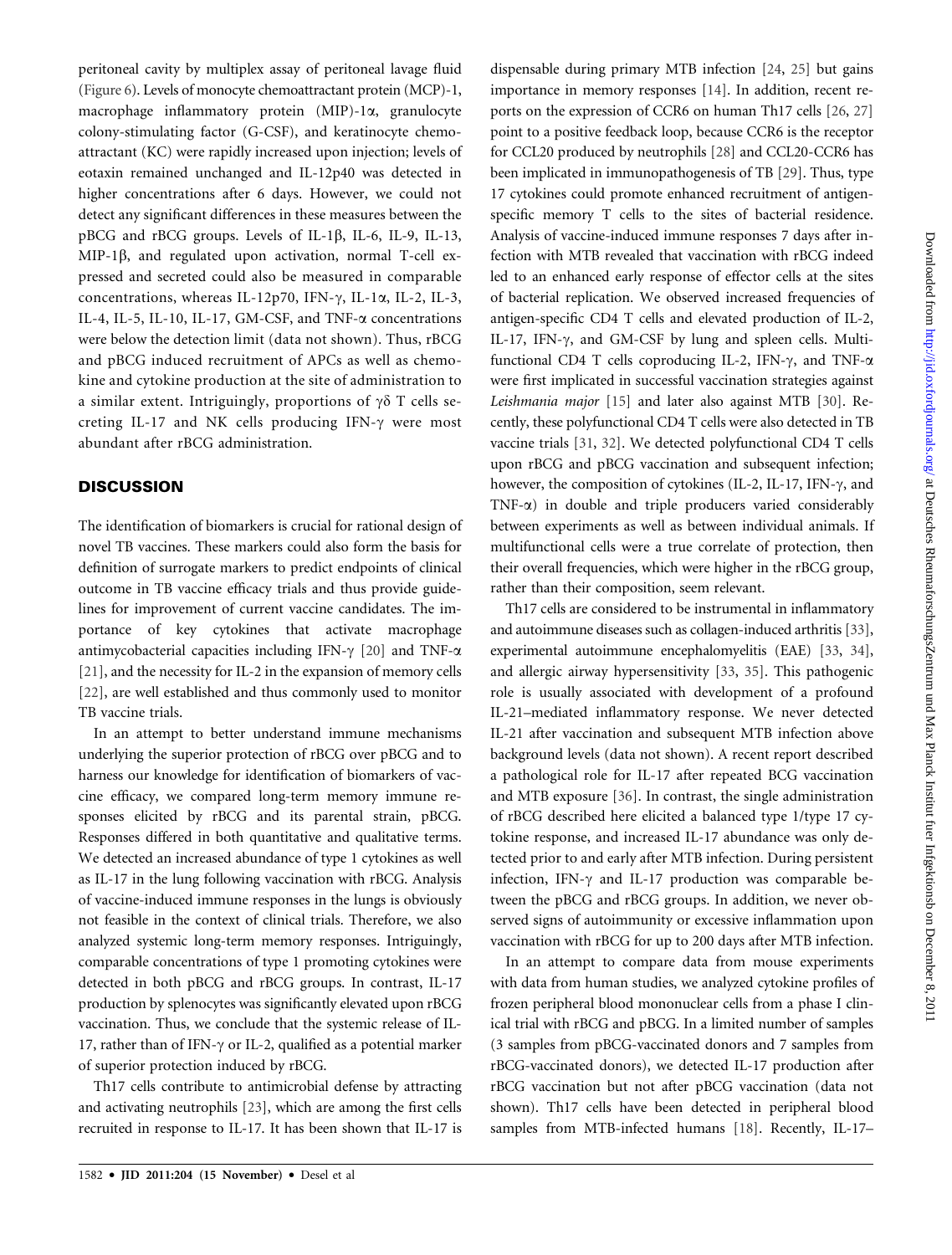<span id="page-10-0"></span>producing CD4 T cells have been reported in samples from adolescents vaccinated with a modified vaccinia virus Ankara expressing Ag85A [\[32](#page-11-0), [37](#page-11-0)]. Thus, it is tempting to consider IL-17 as a correlate of protection in TB vaccine trials.

Why did rBCG but not pBCG induce IL-17 production? Immunization with rBCG and pBCG caused recruitment of APC as well as chemokine and cytokine producers to a similar extent. Intriguingly, proportions of  $\gamma\delta$  T cells secreting IL-17 and NK cells producing IFN- $\gamma$  were highly abundant after rBCG vaccination. This is consistent with reports that IL-17 is rapidly produced by  $\gamma\delta$  T cells [19, [38\]](#page-11-0) as well as NK T cells [\[39](#page-11-0)]. NK cells, counts of which were also increased upon vaccination with rBCG, are an important early source of IFN- $\gamma$ . These initial events could pave the way for the development of a sustained, long-lived memory T-cell response.

We have shown elsewhere that components released from rBCG reside in the cytosol of infected macrophages [12]. Thus, rBCG-derived pathogen-associated molecular patterns could activate intracellular signaling cascades. Nucleotide-binding oligomerization domain (NOD)-2, for example, is a cytosolic pattern recognition receptor and its engagement has been linked to the development of type 17 memory T-cell responses [[40\]](#page-11-0). It is further known that apoptosis induced during bacterial infection promotes generation of Th17 cells [\[41](#page-11-0)]. We have obtained evidence that rBCG induces increased apoptosis compared with pBCG [12], which could contribute to increased development of IL-17–producing T cells. Activation of inflammasomes could also contribute to type 17 responses via production of IL-1 $\beta$  [[42\]](#page-11-0). NOD-like receptor family, pyrin domain-containing 3, for example, has been found to sense the presence of listeriolysin through changes in adenosine triphosphate concentrations [[43](#page-11-0)]. Thus, induction of IL-17 secretion could require a complex interplay of intracellular stimuli and increased apoptosis that are induced upon rBCG but not pBCG vaccination.

In summary, we demonstrate that vaccination with rBCG leads to generation of type 17 cytokine production in addition to profound type 1 cytokine production. The IL-17 produced could enhance recruitment of antigen-specific T cells to the lung. Ultimately, this cascade of events results in earlier containment of MTB and hence to superior protection by rBCG compared with pBCG. Because IL-17 seems to be instrumental for enhanced recruitment of antigen-specific T cells to the sites of MTB replication, future TB vaccines should be tailored to concomitantly induce balanced type 1 and type 17 cytokine responses.

#### Notes

Acknowledgments. We thank M. L. Grossman for help in preparing the manuscript and C. Köberle for the FACS data analyzer software.

Financial support. This work was supported by the European Commission's Framework Programme 6 TBVAC (LSHP-CT-2003-503367 to S. H. E. K.); and the European Commission's Framework Programme 7 NEWTBVAC (Health-F3-2009-241745 to S. H. E. K.).

Potential conflicts of interest. S. H. E. K. and L. G. are coinventors of the DureC hly1 rBCG vaccine. S. H. E. K. is member of the Scientific Advisory Board of Vakzine Projekt Management (VPM). VPM is the exclusive licensee for  $\Delta$ ureC hly + rBCG. All other authors report no potential conflicts.

All authors have submitted the ICMJE Form for Disclosure of Potential Conflicts of Interest. Conflicts that the editors consider relevant to the content of the manuscript have been disclosed.

#### References

- 1. World Health Organization. Tuberculosis fact sheet no. 104 March. [http://](http://www.who.int/mediacentre/factsheets/fs104/en/) [www.who.int/mediacentre/factsheets/fs104/en/](http://www.who.int/mediacentre/factsheets/fs104/en/). Accessed 21 August 2010.
- 2. Calmette A. Sur la vaccination préventive des enfants nouveau-nés contre tuberculose par le BCG. Ann Inst Pasteur 1929; 41:201–32.
- 3. Reece ST, Kaufmann SH. Rational design of vaccines against tuberculosis directed by basic immunology. Int J Med Microbiol 2008; 298:143–50.
- 4. Trunz BB, Fine P, Dye C. Effect of BCG vaccination on childhood tuberculous meningitis and miliary tuberculosis worldwide: a metaanalysis and assessment of cost-effectiveness. Lancet 2006; 367:1173–80.
- 5. Colditz GA, Brewer TF, Berkey CS, et al. Efficacy of BCG vaccine in the prevention of tuberculosis: meta-analysis of the published literature. JAMA 1994; 271:698–702.
- 6. Skeiky YA, Sadoff JC. Advances in tuberculosis vaccine strategies. Nat Rev Microbiol 2006; 4:469–76.
- 7. Kaufmann SH, Baumann S, Nasser EA. Exploiting immunology and molecular genetics for rational vaccine design against tuberculosis. Int J Tuberc Lung Dis 2006; 10:1068–79.
- 8. Fletcher HA. Correlates of immune protection from tuberculosis. Curr Mol Med 2007; 7:319–25.
- 9. Goldsack L, Kirman JR. Half-truths and selective memory: interferon gamma,  $CD4^+$  T cells and protective memory against tuberculosis. Tuberculosis 2007; 87:465–73.
- 10. Tchilian EZ, Desel C, Forbes EK, et al. Immunogenicity and protective efficacy of prime-boost regimens with recombinant  $\Delta u$ reC hly+ Mycobacterium bovis BCG and modified vaccinia virus ankara expressing M. tuberculosis antigen 85A against murine tuberculosis. Infect Immun 2009; 77:622–31.
- 11. Pearl JE, Saunders B, Ehlers S, Orme IM, Cooper AM. Inflammation and lymphocyte activation during mycobacterial infection in the interferon-gamma-deficient mouse. Cell Immunol 2001; 211:43–50.
- 12. Grode L, Seiler P, Baumann S, et al. Increased vaccine efficacy against tuberculosis of recombinant Mycobacterium bovis bacille Calmette-Guerin mutants that secrete listeriolysin. J Clin Invest 2005; 115:2472–9.
- 13. Kursar M, Koch M, Mittrucker HW, et al. Cutting edge: regulatory T cells prevent efficient clearance of Mycobacterium tuberculosis. J Immunol 2007; 178:2661–5.
- 14. Khader SA, Bell GK, Pearl JE, et al. IL-23 and IL-17 in the establishment of protective pulmonary  $CD4^+$  T cell responses after vaccination and during Mycobacterium tuberculosis challenge. Nat Immunol 2007; 8: 369–77.
- 15. Darrah PA, Patel DT, De Luca PM, et al. Multifunctional Th1 cells define a correlate of vaccine-mediated protection against Leishmania major. Nat Med 2007; 13:843–50.
- 16. Korn T, Bettelli E, Gao W, et al. IL-21 initiates an alternative pathway to induce proinflammatory Th17 cells. Nature 2007; 448:484–7.
- 17. Liang SC, Tan XY, Luxenberg DP, et al. IL-22 and IL-17 are coexpressed by Th17 cells and cooperatively enhance expression of antimicrobial peptides. J Exp Med 2006; 203:2271–9.
- 18. Scriba TJ, Kalsdorf B, Abrahams DA, et al. Distinct, specific IL-17- and IL-22-producing  $CD4^+$  T cell subsets contribute to the human antimycobacterial immune response. J Immunol 2008; 180:1962–70.
- 19. Lockhart E, Green AM, Flynn JL. IL-17 production is dominated by gammadelta T cells rather than CD4 T cells during Mycobacterium tuberculosis infection. J Immunol 2006; 177:4662–9.